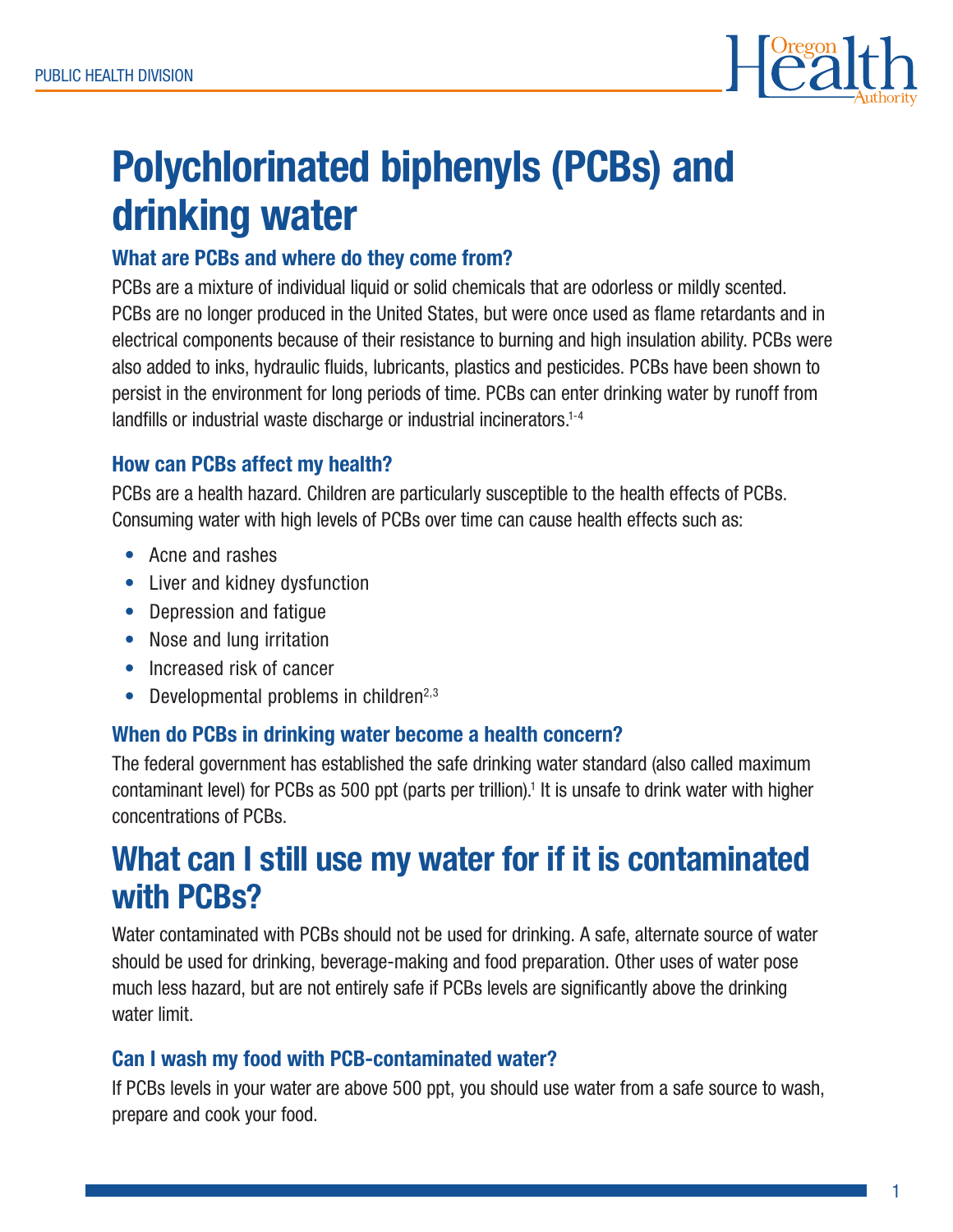#### Can I irrigate or water my garden with PCB-contaminated water?

PCBs accumulate in soil. Once in soil, PCBs can be carried through the air and taken up by plants or inhaled. Therefore water containing PCBs above 500 ppt should not be used for irrigating or watering.2

#### What about bathing and showering?

PCBs can enter the body through the skin. Bathing, swimming and showering with water containing PCBs above 500 ppt is not recommended.<sup>2</sup>

#### What about washing dishes, utensils and food preparation areas?

PCBs in water used for washing dishes, utensils and food preparation might cling to smooth surfaces. Water contaminated with PCBs above 500 ppt should not be used to wash dishes, utensils or food preparation areas.

#### What about general cleaning and laundry?

PCBs in water used for general cleaning and laundry may remain on washed surfaces and on laundered fabrics. Using water containing PCBs above 500 ppt is not recommended for general cleaning and washing of clothing, bedding and linens.

#### What about my pets?

Animals should not be allowed to drink water with PCB levels above 500 ppt.

# Learning about PCB levels in your drinking water

#### For people on public water systems:

Public drinking water providers must monitor for PCBs and ensure levels remain below the drinking water standard of 500 ppt. They must also make those results public. If your water comes from a public water system, you can find results on the Oregon Drinking Water Services [Data Online](https://yourwater.oregon.gov/) website. If you are on a community water system, your drinking water provider must provide a [Consumer Confidence Report](http://public.health.oregon.gov/HealthyEnvironments/DrinkingWater/Monitoring/Pages/ccr.aspx) to its customers every year. This report contains the most recent PCB test results if detected. Contact your drinking water provider to request a copy of the most recent consumer confidence report.

#### For private well owners:

If your drinking water comes from your own well, you will have to find an accredited laboratory that does water testing for private property owners. These labs can provide information and instructions for getting your well water tested. For a list of accredited laboratories for drinking water in Oregon, refer to the following [link.](http://public.health.oregon.gov/LaboratoryServices/EnvironmentalLaboratoryAccreditation/Documents/AllLabsDWMatrix.pdf)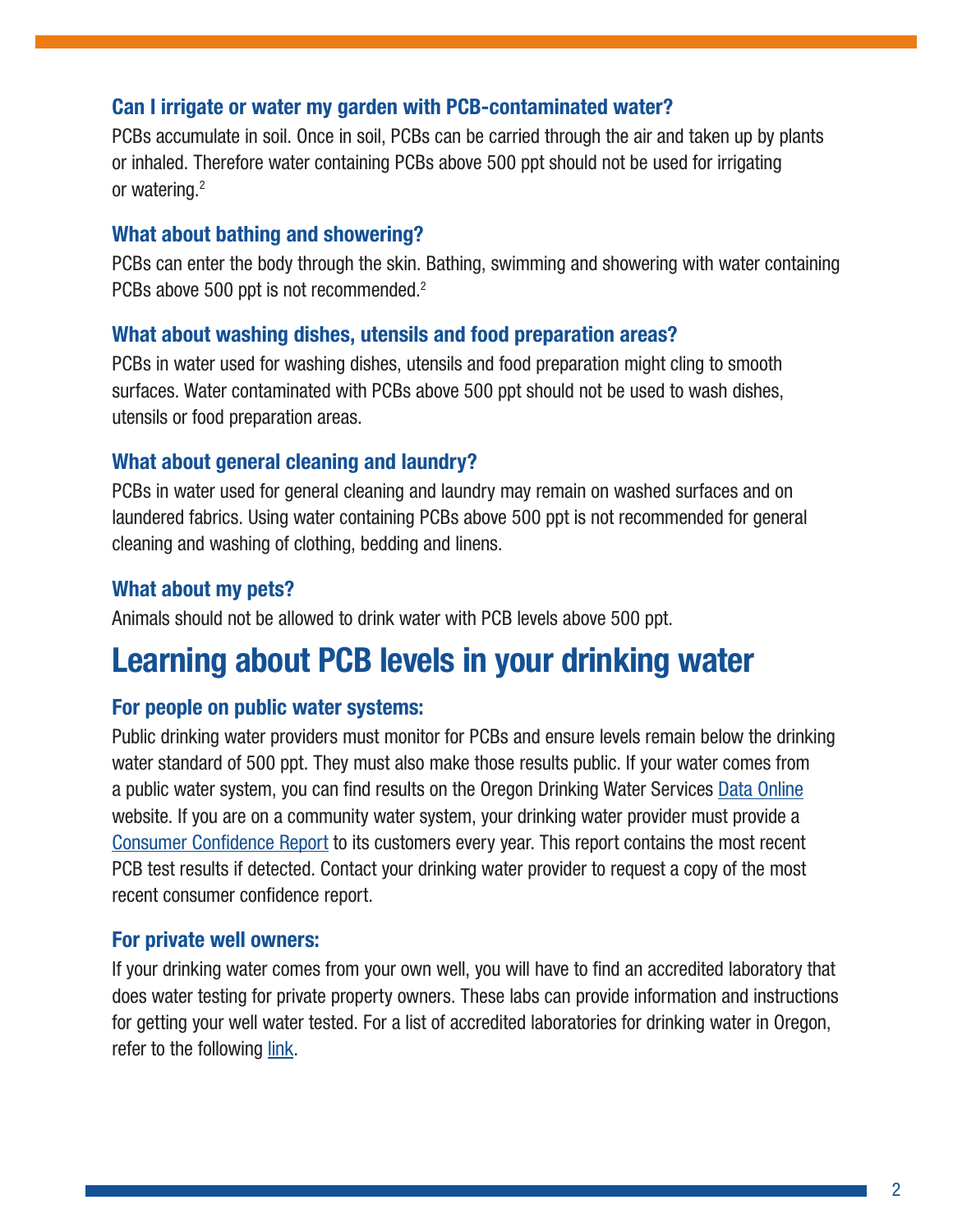# Removing PCBs from drinking water

### Don't boil the water!

There is no evidence that boiling removes PCBs.

#### For operators of public drinking water system:

PCBs can be reduced below 500 ppt in drinking water using granular activatedcarbon filtration.<sup>1</sup> Work with a professional engineer to determine the most appropriate treatment for your system. Not all kinds of treatment are effective, and no single treatment method can remove all contaminants from water. Alternatives to treatment include developing a different water source or connecting to another safe water source in the area. Avoid using piping or pump components that may contain PCBs and treating water from industrial discharge sites or runoff from landfills. Treatment has limitations and disadvantages. Before deciding on treatment equipment, contact [Oregon Drinking Water Services](http://public.health.oregon.gov/HEALTHYENVIRONMENTS/DRINKINGWATER/Pages/index.aspx) for regulatory requirements for public water systems.

#### Private well treatment options:

Treatment options are available to remove PCBs from well water. The most commonly used is called granular activated carbon filtration. Options include central treatment (at the well or entry to home) or a point-of-use device (kitchen sink filter).

Check to be sure any treatment system used, including replacement parts, is certified by a recognized, third-party testing organization that meets strict testing procedures established by the [American National Standards Institute \(A](http://ansi.org/)NSI) and [National Sanitation Foundation](http://nsf.org/) (NSF) International. Proof of certification should be available through the manufacturer. Alternatively, NSF certification for various treatment units may be verified through NSF or the [Water](http://www.wqa.org/)  [Quality Association.](http://www.wqa.org/)

Treatment equipment must be carefully maintained in order to work properly and might not be effective if PCBs levels are very high. It is recommended that treated water be tested at least once a year. Untreated water should be tested at least every three years.

### For more information

- Private well owners with health-based questions and concerns about PCBs in their water can call 971-673-0440 or email [general.toxicology@state.or.us](mailto:general.toxicology@state.or.us).
- For questions about treatment options for your domestic well, contact the drinking water specialist at your local or county health department. Here is a [list of local and county](https://public.health.oregon.gov/ProviderPartnerResources/LocalHealthDepartmentResources/Pages/lhd.aspx)  [health departments](https://public.health.oregon.gov/ProviderPartnerResources/LocalHealthDepartmentResources/Pages/lhd.aspx) in Oregon with their contact information.
- [U.S. Environmental Protection Agency B](http://water.epa.gov/drink/contaminants/basicinformation/polychlorinated-biphenyls.cfm)asic Information about polychlorinated biphenyls (PCBs) in drinking water